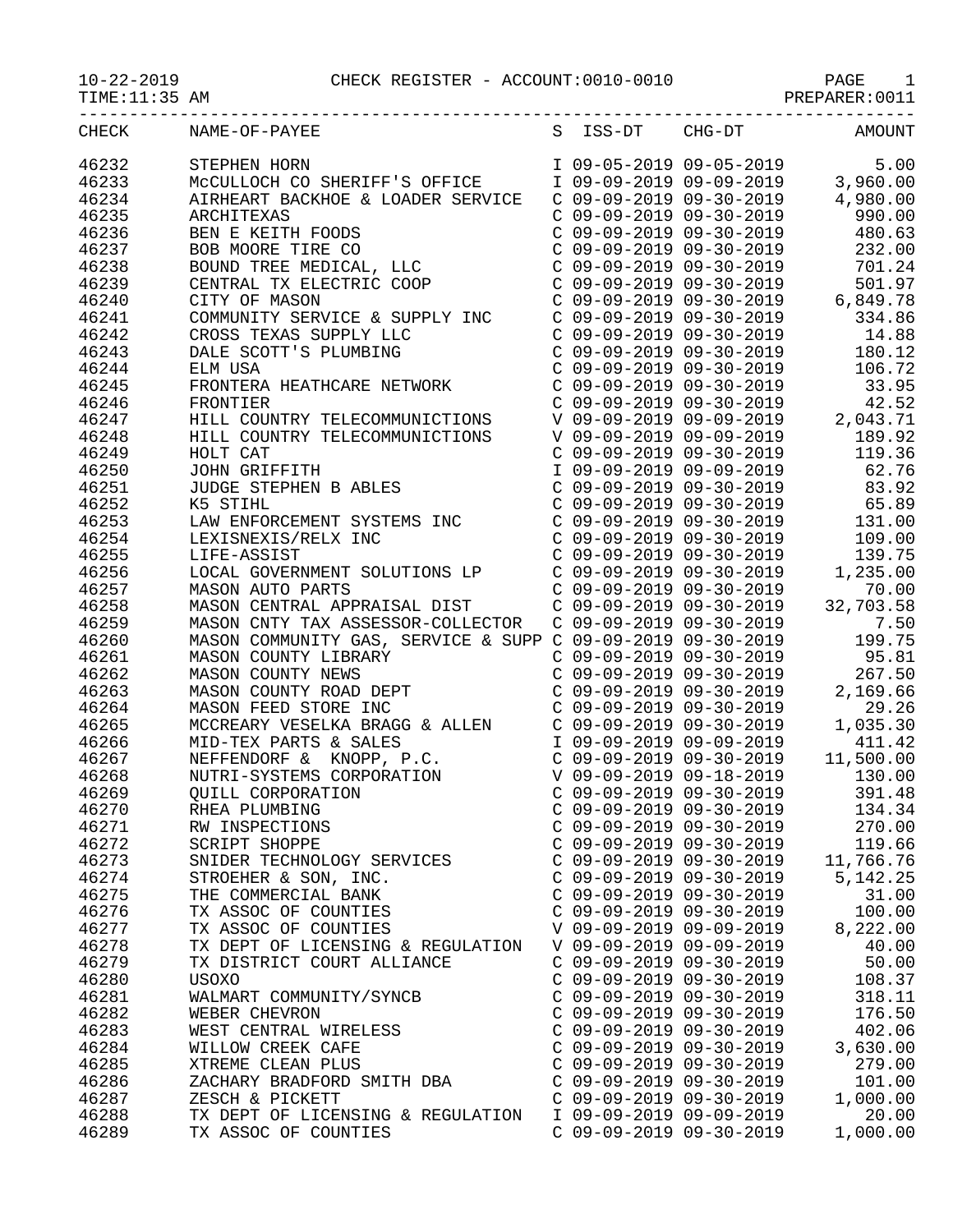10-22-2019 CHECK REGISTER - ACCOUNT:0010-0010 PAGE 2

TIME:11:35 AM PREPARER:0011

| CHECK | NAME-OF-PAYEE                                                                                                                                                                                                                           |                           |                                                                                                                                                                                                | S ISS-DT CHG-DT AMOUNT                                                                                                                                                     |
|-------|-----------------------------------------------------------------------------------------------------------------------------------------------------------------------------------------------------------------------------------------|---------------------------|------------------------------------------------------------------------------------------------------------------------------------------------------------------------------------------------|----------------------------------------------------------------------------------------------------------------------------------------------------------------------------|
| 46290 | TX DEPT OF LICENSING & REGULATION<br>HILL COUNTRY TELECOMMUNICTIONS<br>HILL COUNTRY TELECOMMUNICTIONS<br>C 09-09-2019 09-30-2019<br>C 09-09-2019 09-30-2019 299.06<br>HILL COUNTRY TELECOMMUNICTIONS<br>C 09-09-2019 09-30-2019 193.6   |                           |                                                                                                                                                                                                |                                                                                                                                                                            |
| 46291 |                                                                                                                                                                                                                                         |                           |                                                                                                                                                                                                |                                                                                                                                                                            |
| 46292 |                                                                                                                                                                                                                                         |                           |                                                                                                                                                                                                |                                                                                                                                                                            |
| 46293 |                                                                                                                                                                                                                                         |                           |                                                                                                                                                                                                |                                                                                                                                                                            |
| 46294 | HILL COUNTRY TELECOMMUNICTIONS C 09-09-2019 09-30-2019 516.57                                                                                                                                                                           |                           |                                                                                                                                                                                                |                                                                                                                                                                            |
| 46295 |                                                                                                                                                                                                                                         |                           |                                                                                                                                                                                                | C 09-09-2019 09-30-2019 7,222.00                                                                                                                                           |
| 46296 | TX ASSOC OF COUNTIES<br>PAYROLL CLEARING ACCOUNT                                                                                                                                                                                        |                           |                                                                                                                                                                                                |                                                                                                                                                                            |
|       |                                                                                                                                                                                                                                         |                           |                                                                                                                                                                                                | C 09-11-2019 09-30-2019 106,337.28<br>100.00                                                                                                                               |
| 46297 | TEXAS GENERAL LAND OFFICE ARCHIVES C 09-16-2019 09-30-2019<br>JERRY BEARDEN C 09-18-2019 09-30-2019                                                                                                                                     |                           |                                                                                                                                                                                                |                                                                                                                                                                            |
| 46298 |                                                                                                                                                                                                                                         |                           |                                                                                                                                                                                                | 485.64                                                                                                                                                                     |
| 46299 | REGGIE LOEFFLER                                                                                                                                                                                                                         |                           | $C$ 09-18-2019 09-30-2019                                                                                                                                                                      | 952.19                                                                                                                                                                     |
| 46300 | WILL FREY                                                                                                                                                                                                                               |                           | C 09-18-2019 09-30-2019                                                                                                                                                                        | 749.29                                                                                                                                                                     |
| 46301 | FRONTERA HEATHCARE NETWORK 1 09-23-2019 09-23-2019                                                                                                                                                                                      |                           |                                                                                                                                                                                                | 272.77                                                                                                                                                                     |
| 46302 | BAKER & TAYLOR, INC<br>72 DEGREES AIR CONDITIONING HEATING C 09-23-2019 09-30-2019<br>APPLIED CONCEPTS, INC<br>C 09-23-2019 09-30-2019                                                                                                  |                           |                                                                                                                                                                                                | 474.58                                                                                                                                                                     |
| 46303 |                                                                                                                                                                                                                                         |                           |                                                                                                                                                                                                | 235.25                                                                                                                                                                     |
| 46304 |                                                                                                                                                                                                                                         |                           |                                                                                                                                                                                                | 361.12                                                                                                                                                                     |
| 46305 |                                                                                                                                                                                                                                         |                           |                                                                                                                                                                                                | C 09-23-2019 09-30-2019 91.23                                                                                                                                              |
| 46306 |                                                                                                                                                                                                                                         |                           |                                                                                                                                                                                                | 159.88                                                                                                                                                                     |
| 46307 |                                                                                                                                                                                                                                         |                           |                                                                                                                                                                                                | $\begin{array}{llll} \mbox{C} & 09-23-2019 & 09-30-2019 & 312.63 \\ \mbox{C} & 09-23-2019 & 09-30-2019 & 679.05 \\ \mbox{I} & 09-23-2019 & 09-23-2019 & 92.33 \end{array}$ |
| 46308 |                                                                                                                                                                                                                                         |                           |                                                                                                                                                                                                |                                                                                                                                                                            |
| 46309 |                                                                                                                                                                                                                                         |                           |                                                                                                                                                                                                |                                                                                                                                                                            |
| 46310 | APPLIED CONCEPTS, INC<br>C 09-23-2019 09-30-2019<br>AQUA BEVERAGE CO/OZARKA<br>C 09-23-2019 09-30-2019<br>AR MANAGEMENT & SOLUTIONS LLC I 09-23-2019 09-30-2019<br>BEN E KEITH FOODS C 09-23-2019 09-30-2019<br>BOUND TREE MEDICAL, LLC |                           |                                                                                                                                                                                                | I 09-23-2019 09-23-2019 68.00                                                                                                                                              |
| 46311 |                                                                                                                                                                                                                                         |                           |                                                                                                                                                                                                |                                                                                                                                                                            |
| 46312 | DISH<br>ELECTION SYSTEMS & SOFTWARE                                                                                                                                                                                                     |                           |                                                                                                                                                                                                | C 09-23-2019 09-30-2019 132.84<br>C 09-23-2019 09-30-2019 2,934.95                                                                                                         |
| 46313 |                                                                                                                                                                                                                                         |                           |                                                                                                                                                                                                |                                                                                                                                                                            |
| 46314 |                                                                                                                                                                                                                                         |                           |                                                                                                                                                                                                |                                                                                                                                                                            |
| 46315 | ELM USA<br>ERICA MISSEY<br>ERICA MISSEY<br>FRONTIER CO9-23-2019 09-23-2019 155.02<br>FRONTIER CO9-23-2019 09-30-2019 51.31<br>GUARDIAN SECURITY SOLUTIONS CO9-23-2019 09-30-2019 5,820.60                                               |                           |                                                                                                                                                                                                |                                                                                                                                                                            |
| 46316 |                                                                                                                                                                                                                                         |                           |                                                                                                                                                                                                |                                                                                                                                                                            |
| 46317 |                                                                                                                                                                                                                                         |                           |                                                                                                                                                                                                | 643.10                                                                                                                                                                     |
| 46318 | GOARDIAN SECURIII SOLOIIONS<br>HOLT CAT<br>KERR COUNTY CLERK<br>KEVIN FITZGERALD<br>LAW ENFORCEMENT SYSTEMS INC<br>LEAN DOG PRODUCTIONS, INC<br>LEE HISE<br>LOWE'S PAY AND SAVE INC<br>LUCIO MORA                                       |                           | $\begin{array}{llll} \text{C} & 09-23-2019 & 09-30-2019 \\ \text{C} & 09-23-2019 & 09-30-2019 & 1 \\ \text{I} & 09-23-2019 & 09-23-2019 & \\ \text{C} & 09-23-2019 & 09-30-2019 & \end{array}$ | 1,431.50                                                                                                                                                                   |
| 46319 |                                                                                                                                                                                                                                         |                           |                                                                                                                                                                                                | 500.00                                                                                                                                                                     |
| 46320 |                                                                                                                                                                                                                                         |                           |                                                                                                                                                                                                | 148.00                                                                                                                                                                     |
| 46321 |                                                                                                                                                                                                                                         |                           | I 09-23-2019 09-23-2019                                                                                                                                                                        | 250.00                                                                                                                                                                     |
| 46322 |                                                                                                                                                                                                                                         |                           | I 09-23-2019 09-23-2019                                                                                                                                                                        | 500.00                                                                                                                                                                     |
| 46323 |                                                                                                                                                                                                                                         |                           |                                                                                                                                                                                                |                                                                                                                                                                            |
|       |                                                                                                                                                                                                                                         |                           |                                                                                                                                                                                                |                                                                                                                                                                            |
| 46324 | 190.82<br>LOWE'S PAY AND SAVE INC<br>LUCIO MORA<br>MASON BUILDING SUPPLY & RENTAL INC I 09-23-2019 09-30-2019<br>MASON COUNTY LIBRARY<br>C 09-23-2019 09-30-2019<br>C 09-23-2019 09-30-2019<br>C 09-23-2019 09-30-2019                  |                           |                                                                                                                                                                                                |                                                                                                                                                                            |
| 46325 |                                                                                                                                                                                                                                         |                           |                                                                                                                                                                                                |                                                                                                                                                                            |
| 46326 | MASON COUNTY LIBRARY<br>MASON COUNTY ROAD DEPT                                                                                                                                                                                          |                           |                                                                                                                                                                                                |                                                                                                                                                                            |
| 46327 |                                                                                                                                                                                                                                         |                           | $C$ 09-23-2019 09-30-2019                                                                                                                                                                      | 50.00                                                                                                                                                                      |
| 46328 | MASON SHORT STOP                                                                                                                                                                                                                        |                           | I 09-23-2019 09-23-2019                                                                                                                                                                        | 122.94                                                                                                                                                                     |
| 46329 | MASSEY BALENTINE P.C.<br>MISD                                                                                                                                                                                                           | $C$ 09-23-2019 09-30-2019 |                                                                                                                                                                                                | 336.00                                                                                                                                                                     |
| 46330 | MISD                                                                                                                                                                                                                                    | $C$ 09-23-2019 09-30-2019 |                                                                                                                                                                                                | 8,991.17                                                                                                                                                                   |
| 46331 | MCGEE COMPANY                                                                                                                                                                                                                           | $C$ 09-23-2019 09-30-2019 |                                                                                                                                                                                                | 120.64                                                                                                                                                                     |
| 46332 | NACHO'S CAFE                                                                                                                                                                                                                            | I 09-23-2019 09-23-2019   |                                                                                                                                                                                                | 3,825.00                                                                                                                                                                   |
| 46333 | PARTS PLUS                                                                                                                                                                                                                              | I 09-23-2019 09-23-2019   |                                                                                                                                                                                                | 9,179.09                                                                                                                                                                   |
| 46334 | PAULA SALETNIK                                                                                                                                                                                                                          | I 09-23-2019 09-23-2019   |                                                                                                                                                                                                | 250.00                                                                                                                                                                     |
| 46335 | <b>QUILL CORPORATION</b>                                                                                                                                                                                                                | I 09-23-2019 09-23-2019   |                                                                                                                                                                                                | 313.92                                                                                                                                                                     |
| 46336 | SAM'S CLUB                                                                                                                                                                                                                              | $C$ 09-23-2019 09-30-2019 |                                                                                                                                                                                                | 24.94                                                                                                                                                                      |
| 46337 | STROEHER & SON, INC.                                                                                                                                                                                                                    | $C$ 09-23-2019 09-30-2019 |                                                                                                                                                                                                | 4,145.82                                                                                                                                                                   |
| 46338 | TERRY M NORMAN                                                                                                                                                                                                                          | $C$ 09-23-2019 09-30-2019 |                                                                                                                                                                                                | 840.00                                                                                                                                                                     |
| 46339 | TX STATE LIB & ARCHIVES COMM                                                                                                                                                                                                            | I 09-23-2019 09-23-2019   |                                                                                                                                                                                                | 234.00                                                                                                                                                                     |
| 46340 | USOXO                                                                                                                                                                                                                                   | $C$ 09-23-2019 09-30-2019 |                                                                                                                                                                                                | 146.05                                                                                                                                                                     |
| 46341 | XEROX CORPORATION                                                                                                                                                                                                                       | $C$ 09-23-2019 09-30-2019 |                                                                                                                                                                                                | 477.13                                                                                                                                                                     |
| 46342 | ZESCH & PICKETT                                                                                                                                                                                                                         | $C$ 09-23-2019 09-30-2019 |                                                                                                                                                                                                | 855.00                                                                                                                                                                     |
| 46343 | ELI CASTILLO                                                                                                                                                                                                                            | $C$ 09-25-2019 09-30-2019 |                                                                                                                                                                                                | 900.00                                                                                                                                                                     |
| 46344 | PAYROLL CLEARING ACCOUNT                                                                                                                                                                                                                | $C$ 09-26-2019 09-30-2019 |                                                                                                                                                                                                | 126,765.84                                                                                                                                                                 |
| 46345 | ELBA NAIL                                                                                                                                                                                                                               | I 09-30-2019 09-30-2019   |                                                                                                                                                                                                | 119.25                                                                                                                                                                     |
| 46346 | MICAH WALKER                                                                                                                                                                                                                            | I 09-30-2019 09-30-2019   |                                                                                                                                                                                                | 207.92                                                                                                                                                                     |
| 46347 | CAPITAL ONE BANK (USA) N.A.                                                                                                                                                                                                             | I 09-30-2019 09-30-2019   |                                                                                                                                                                                                | 3, 211.43                                                                                                                                                                  |
|       |                                                                                                                                                                                                                                         |                           |                                                                                                                                                                                                |                                                                                                                                                                            |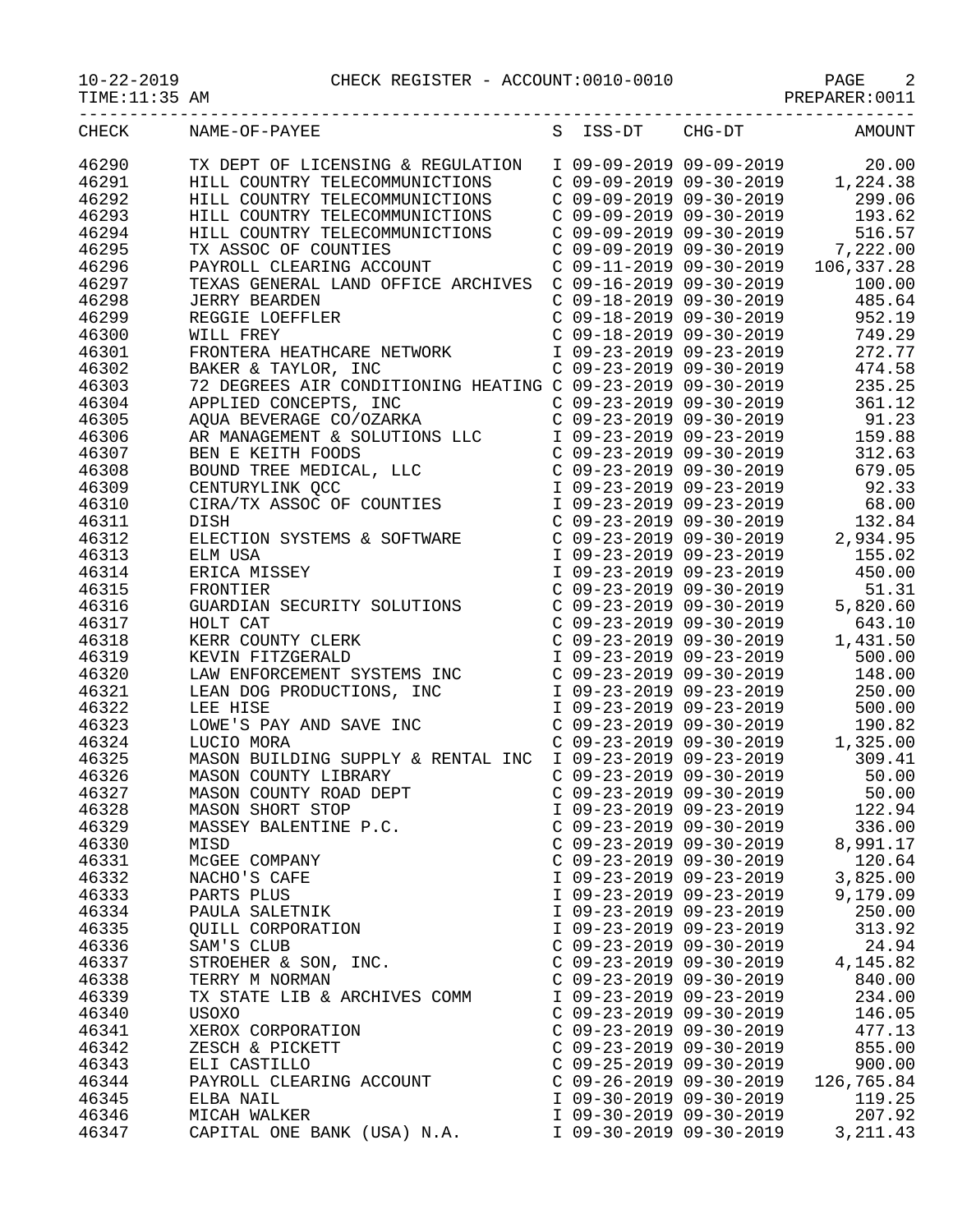| $10 - 22 - 2019$<br>TIME: 11:35 AM |                                 | CHECK REGISTER - ACCOUNT:0010-0010 |  |                         |        | $\mathbf{3}$<br>PAGE<br>PREPARER: 0011 |
|------------------------------------|---------------------------------|------------------------------------|--|-------------------------|--------|----------------------------------------|
| CHECK                              | NAME-OF-PAYEE                   |                                    |  | S TSS-DT                | CHG-DT | AMOUNT                                 |
| 46348                              | MIDLAND COUNTY SHERIFF'S OFFICE |                                    |  | I 09-30-2019 09-30-2019 |        | 100.00                                 |